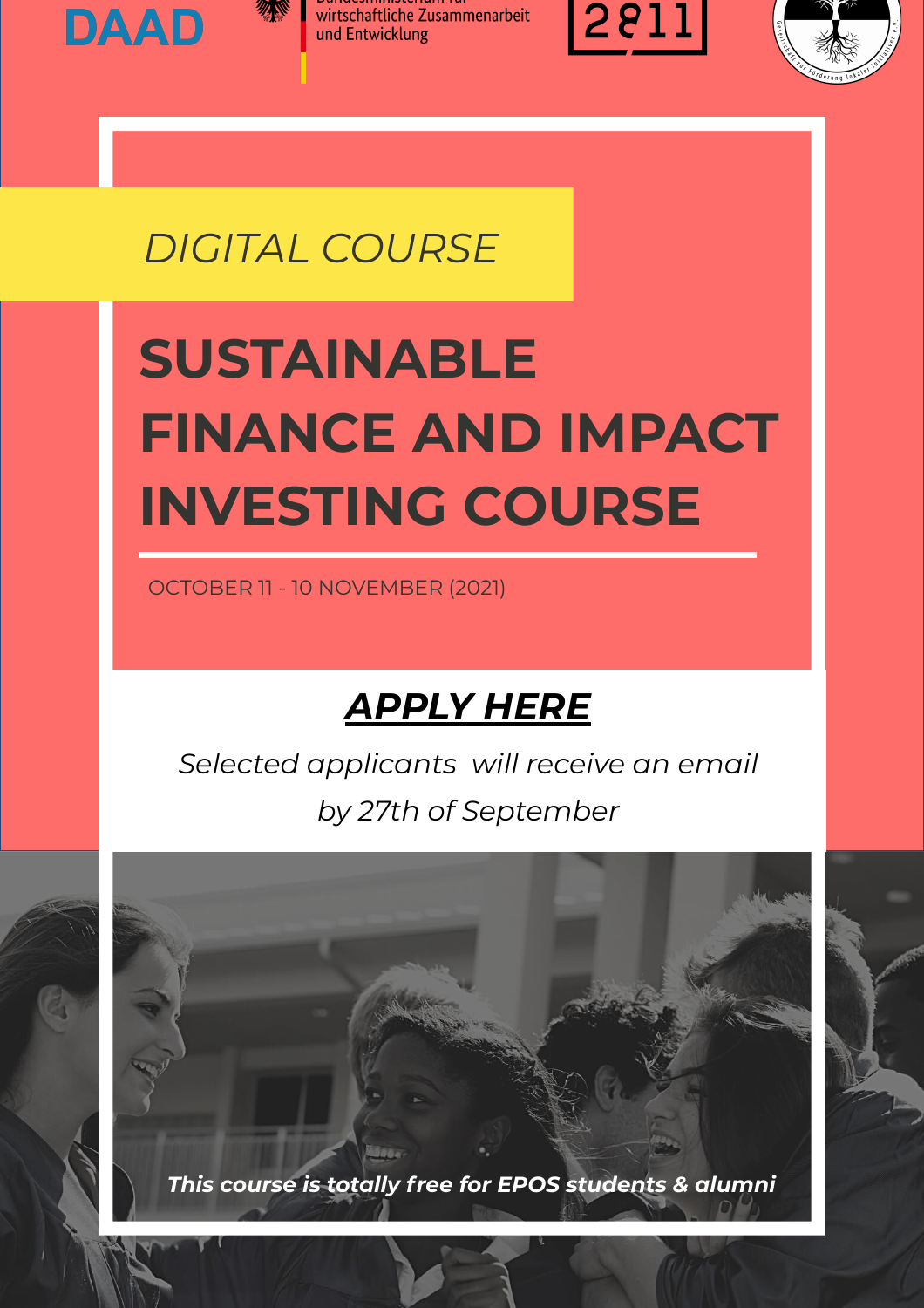

### **PROGRAM**

The seminar introduces the participating students to concepts and materials in sustainable finance and impact investing while strengthening their knowledge and participation in the network of global impact investment.

It will take place on **Teachable**, an online platform (LMS), and **Zoom**. Participants will go through one introduction module and four content modules.

The training will be developed through the **project-based learning methodology**, since at the beginning of the training, working groups will be created and assigned a project with the objective of applying what they have learnt during the week in the project.

#### **Methodology**

The participants will need to dedicate a total of three hours and a half per week, two committed to asynchronous work in the digital platform and the other one and a half to participate in the virtual calls that will take place on Wednesday afternoons. During these calls, the participants will have a chance to meet with experts in the topics, discuss some of the material received during the week, and develop different activities to encourage the network within the participants.

#### **Requirements to obtain the certificate**

- Attend at least 3 of the 4 group calls. There will be one call each week and its length will be 1.5 hours.
- Participate in the weekly activities that will be found in Teachable at the end of the contents of each module.
- Deliver all the deliveries.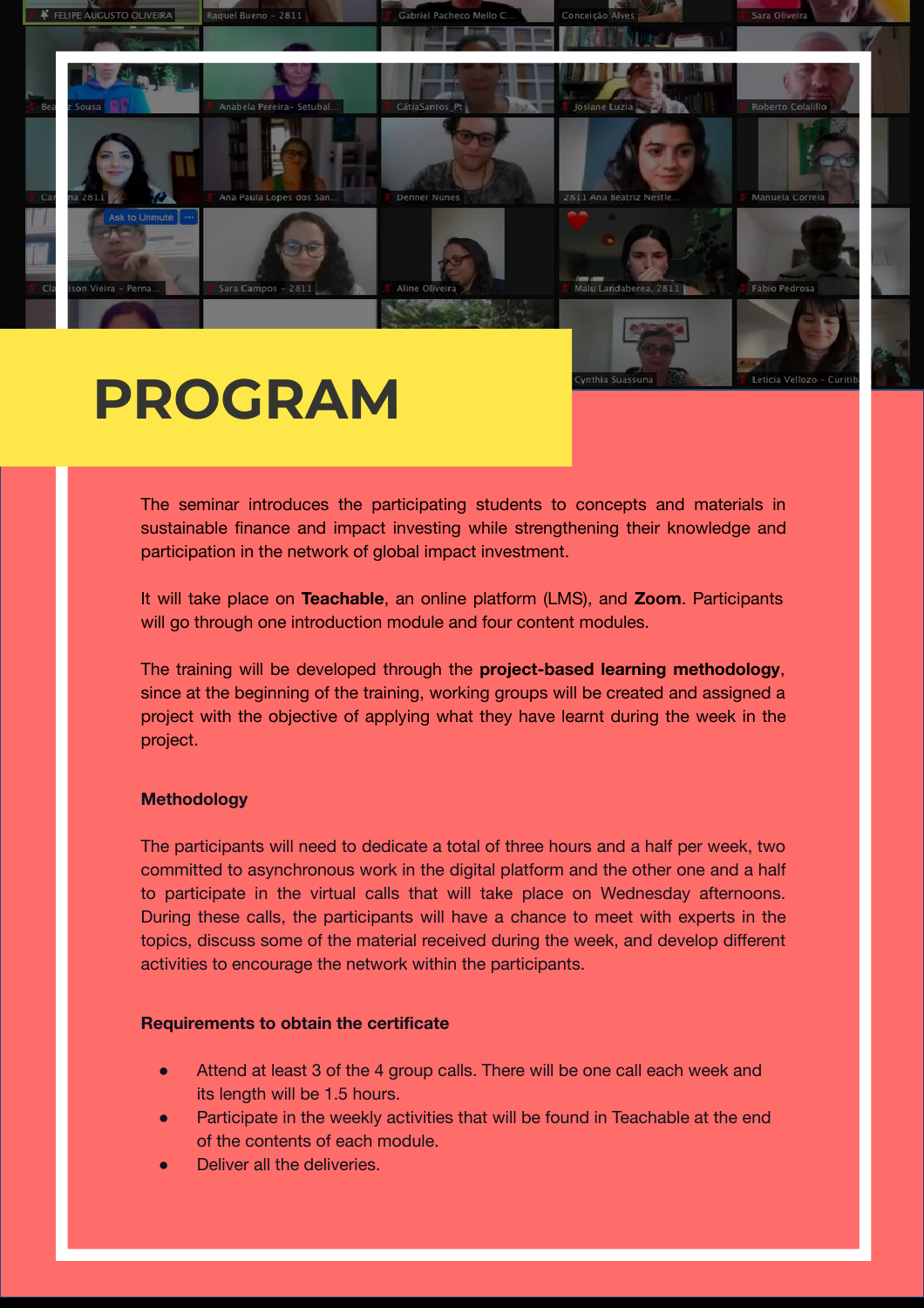

## **AGENDA**

|                           | <b>DAYS</b>             | <b>HOURS</b>                                                                              |
|---------------------------|-------------------------|-------------------------------------------------------------------------------------------|
| <b>Preparatory week</b>   | 11-17 October           | Dedicate 2 hours of<br>getting acquainted with<br>the learning plattform &<br>methodology |
| <b>1st Module</b>         | 13 - 20 October         | Dedicate 2 hours of<br>self-paced learning                                                |
| <b>1st Online Session</b> | 20. October             | 5 - 6:30 pm CET                                                                           |
| <b>2nd Module</b>         | 21 - 27 October         | Dedicate 2 hours of<br>self-paced learning                                                |
| <b>2nd Online Session</b> | 27. October             | 5 - 6:30 pm CET                                                                           |
| <b>3rd Module</b>         | 28 - 3 October/November | Dedicate 2 hours of<br>self-paced learning                                                |
| <b>3rd Online Session</b> | 3. November             | 5 - 6:30 pm CET                                                                           |
| <b>4th Module</b>         | 4 - 10 November         | Dedicate 2 hours of<br>self-paced learning                                                |
| <b>4th Online Session</b> | 10. November            | 5 - 6:30 pm CET                                                                           |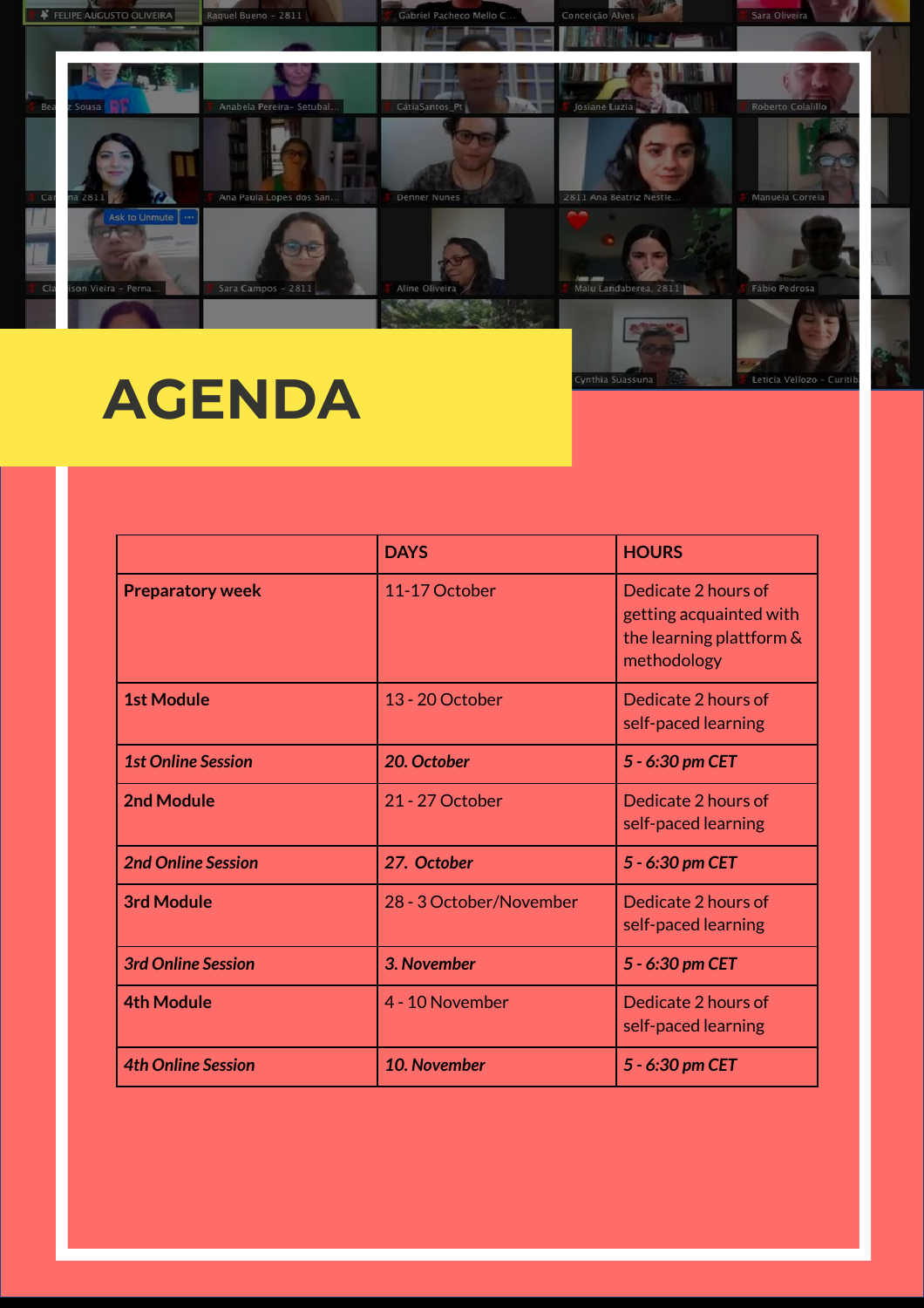

## **CONTENT**

#### **Module 1: Current social and environmental issues / (Oct 13 - 20)**

*The objective of the fist module is to understand the current social and environmental issues to work on the critical importance of sustainable business models and finances.* 

#### Contents:

- Social and environmental pressing issues
- **Sustainable pressing issues**
- **Definition of sustainability**
- International treaties and strategies
- Live session | Wednesday 20/10/2021 17:00 18:30 (CET)

#### **Module 2: Business and Sustainability / (Oct 21 - 27)**

*The second module works on evaluating the main role businesses play in order to achieve the Sustainable Development Goals.*

#### Contents:

- Role of organizations/businesses in society
- Design, planning and implementing sustainable business model
- Importance of leadership and cultural change
- **Measuring sustainability**
- Live session | Wednesday 27/10/2021 17:00 18:30 (CET)